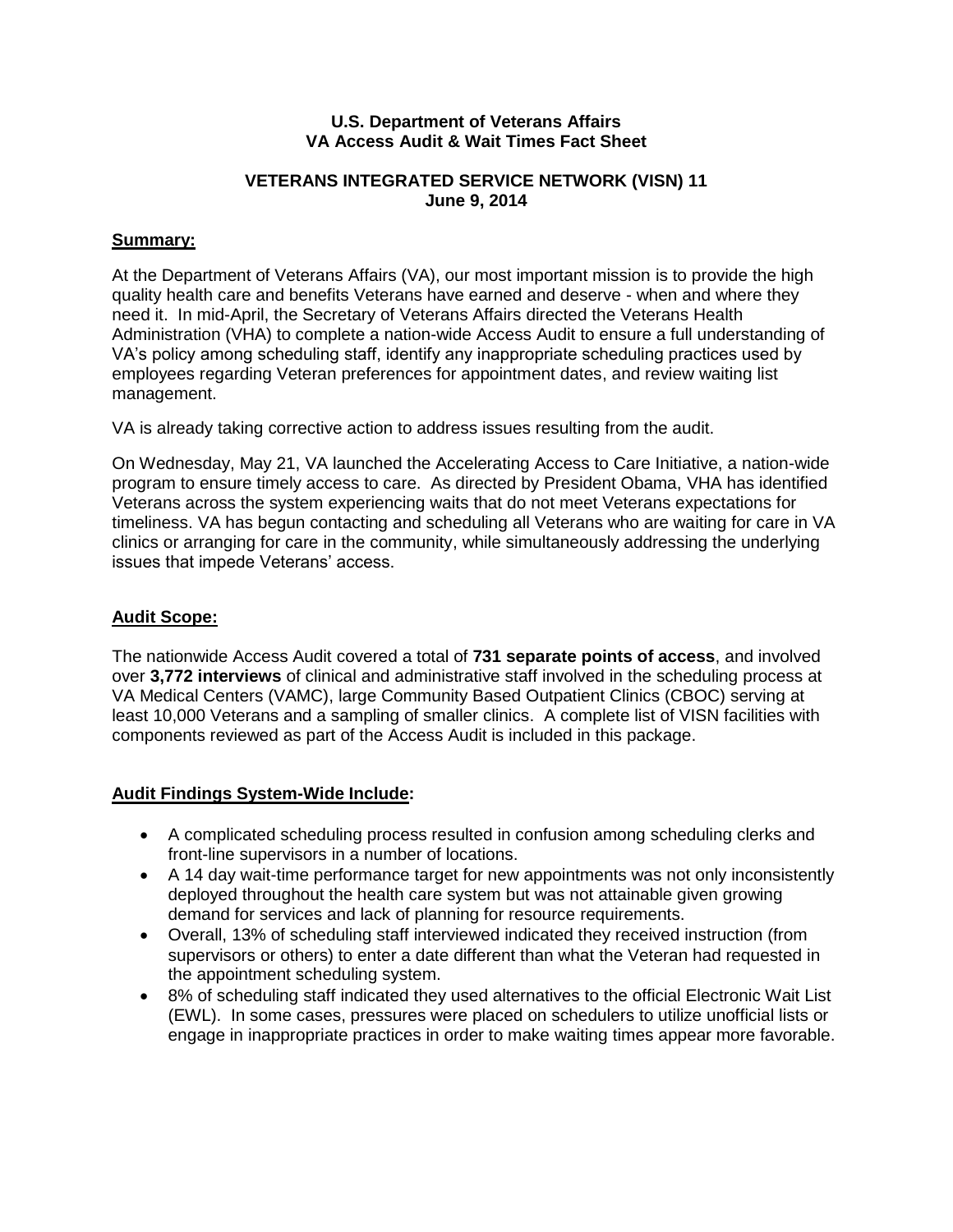Such practices are widespread enough to require VA to re-examine its entire Performance Management system and, in particular, whether current measures and targets for access are realistic or sufficient.

# **Audit Findings: Further Review**

As a result of these audits, some locations were flagged for further review and investigation. Any instance of suspected willful misconduct is being reported promptly to the VA Office of Inspector General (OIG). Where the OIG chooses not to immediately investigate, VHA leadership will launch either a fact finding or formal administrative investigation. Where misconduct is confirmed, appropriate personnel actions will promptly be pursued. As a result of the initial audit findings, there are 6 locations in VISN 11 that require further review:

| <b>VISN</b> | <b>Facility Name</b> |
|-------------|----------------------|
| 11          | Ann Arbor HCS, MI    |
| 11          | Indianapolis, IN     |
| 11          | Danville, IL         |
| 11          | Muskegon CBOC        |
| 11          | Lansing CBOC         |
| 11          | Peoria, IL           |

# **Audit Findings: Immediate Actions:**

While VHA must assess and learn from the Access Audit, we are immediately redoubling our efforts to quickly address delays in Veterans' health care. VHA is identifying where Veterans are waiting for care and ensuring that timely, quality care is made available as quickly as possible. Among the immediate actions VA is taking:

- VA has accelerated care for Veterans currently waiting for health care services. **VHA is in the process of contacting in excess of 90,000 Veterans during the first phase of VA's "Accelerating Access to Care Initiative"**
	- $\circ$  VHA will provide Veterans who do not currently have an appointment, or are waiting for additional care or services longer than 30 days the option to be rescheduled sooner if VA capacity exists, keep their scheduled appointment, or be referred to non-VA providers in the community
- VA has suspended all VHA Senior Executive Performance Awards for FY14
- VHA will remove 14-day performance goal from employee performance plans
- VHA will revise, enhance and deploy Scheduling Training
- VHA will implement a site inspection process

# **Audit Findings: Long Term and Other Actions**:

VHA is committed to a renewed and aggressive preparation, teaching, training and coaching of our employees. Throughout the immediate and long term, we will emphasize accountability, and ensure managers and staff engaging in inappropriate practices are held accountable.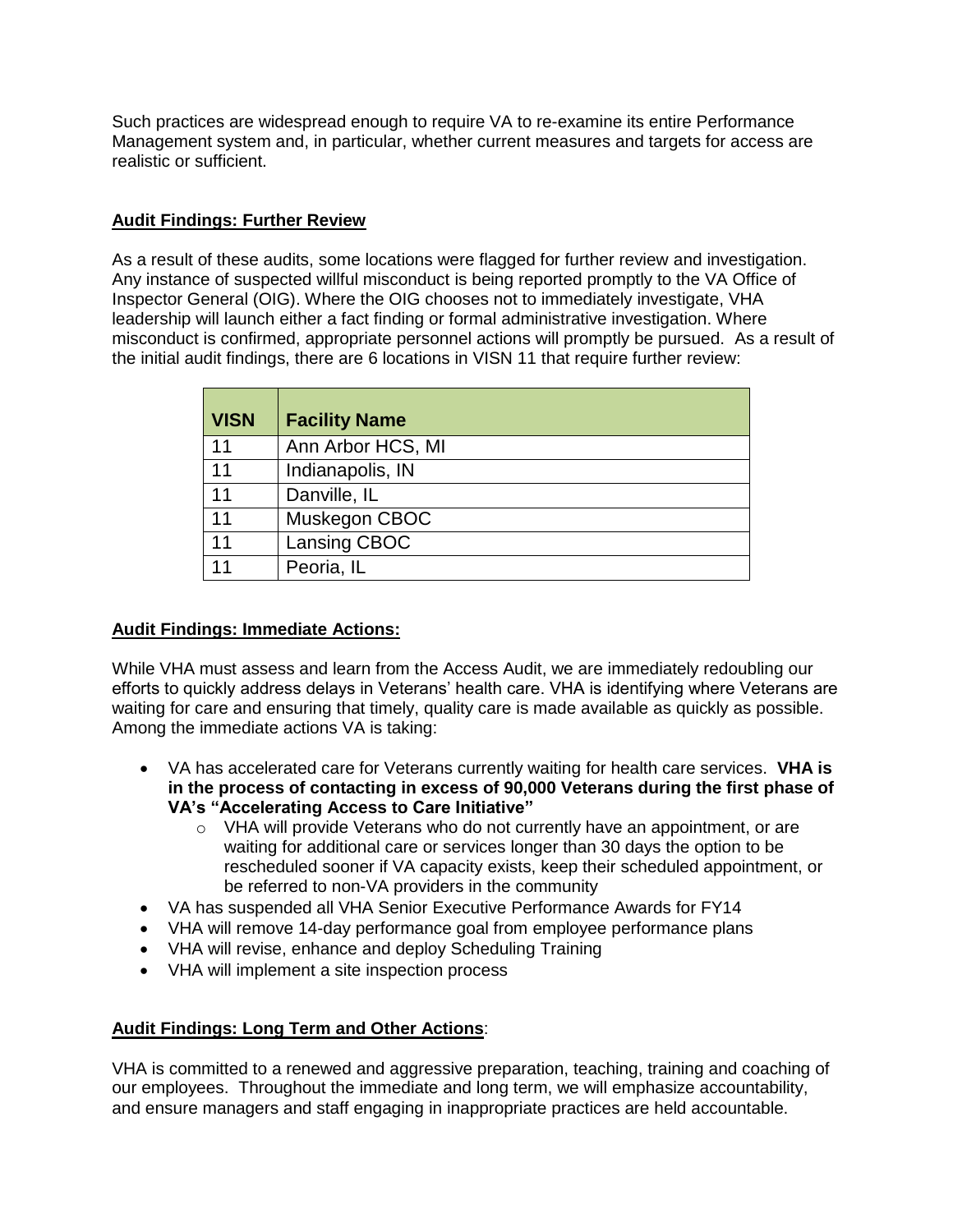- VHA will overhaul the scheduling and access management directive
- VHA will roll out near-term changes to the legacy scheduling system
- VHA will acquire and deploy long-term scheduling software solutions
- VHA will reassess and establish access timeliness goals
- VHA will strengthen accountability for integrity in scheduling and access management

#### **Locality Wait Time Information**

On May 15, 2014, **VHA had over 6 million appointments scheduled** across the system. Nationwide, there are roughly 57,436 Veterans who are waiting to be scheduled for care and another 63,869 who over the past ten years have enrolled in our healthcare system and have not been seen for an appointment. VA is moving aggressively to contact these Veterans through the Accelerating Access to Care Initiative.

Facility data for VISN 11 is listed in the attachment. Complete data is located online at [www.va.gov/health/access-audit.asp](https://www.va.gov/health/access-audit.asp)

At the Department of Veterans Affairs (VA), our most important mission is to provide the high quality health care and benefits Veterans have earned and deserve. While VHA must assess and learn from the Access Audit, we are immediately redoubling our efforts to quickly address delays in Veterans' health care.

VHA is identifying where Veterans are waiting for care and ensuring that timely, quality care is made available as quickly as possible through the Accelerating Access to Care Initiative.